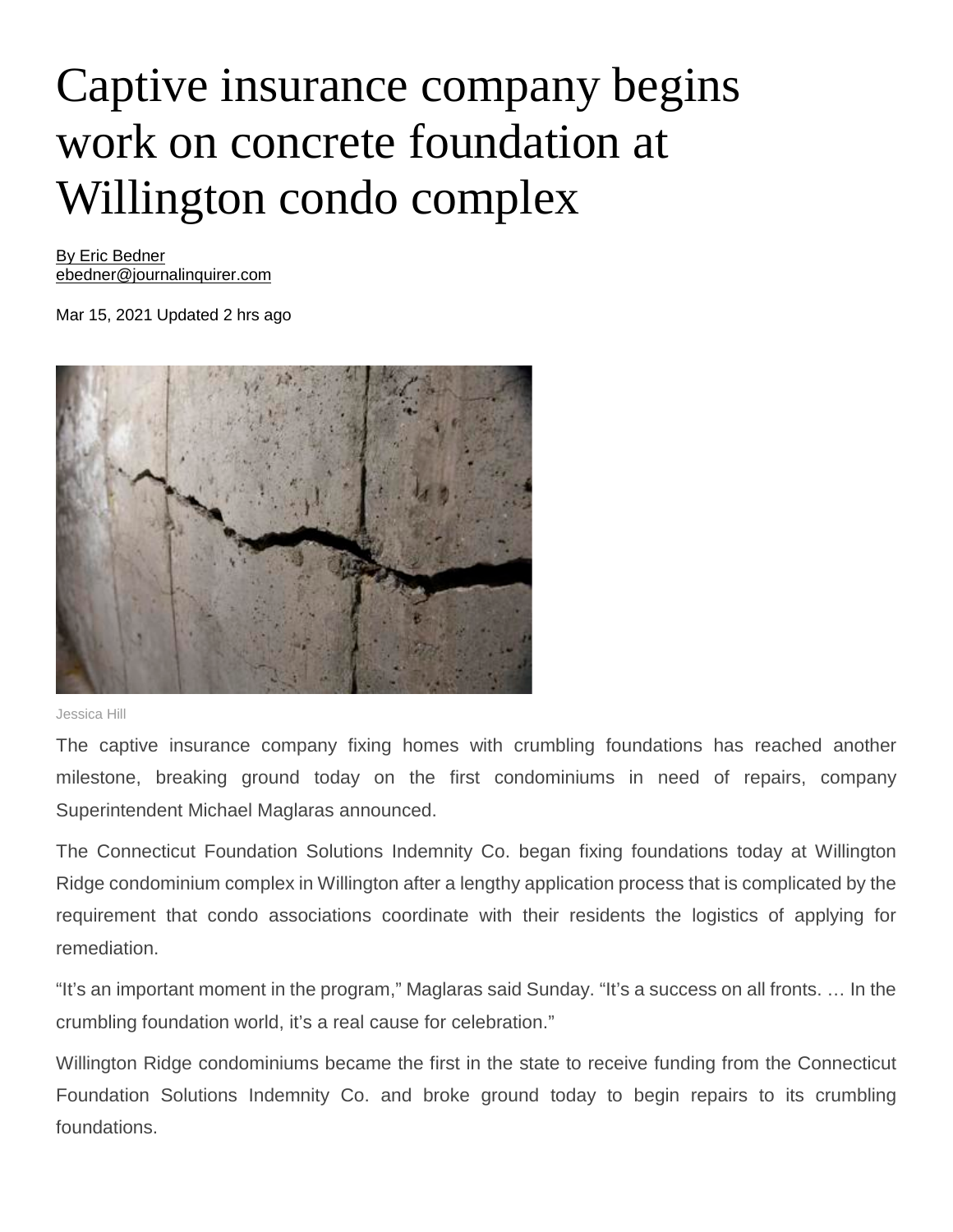With the final round of \$20 million in state bonding scheduled to be approved this year, more than 50 other condominiums are expected to be able to access funding for repairs.

CFSIC is pushing for its expiration date to be extended as there is a funding stream through 2030 without anywhere to go if the company dissolves as currently scheduled on June 30.

Maglaras said "there was a lot of heat that we were taking in CFSIC over the fact that condo's weren't being done," but noted that unlike with individual homeowners, condominiums are much more complicated as residents do not own their foundations, but only the buildings they live in.

Unlike individual homeowners, condominiums have to come together with their board of directors, the condominium association, and residents to devise a logistical plan for contractors and excess costs not covered by the captive insurance company.

Funding for crumbling foundation fixes for condominiums is capped at \$70,000 per unit, an increase from the initial cap of \$40,000, Maglaras said. The new cap will cover about 93% of remediation costs for the Willington condo residents.

Following the lengthy and complicated process for condominiums, Willington Ridge will have 34 families back in their homes safely once repairs are complete, he said.

"This is, in many respects, the worst example of profound concrete damage in any condominium that exists," Maglaras said. "It's a textbook example of a board coming together with all of its families and that association and making it work."

"I want to thank the entire CFSIC team for their help," Heidi Zelonka, president of Willington Ridge, said in a written statement, adding that she was in daily communication with Maglaras toward the end of the approval process. "All of us at Willington Ridge will now have a new lease on life."

In a written statement, Steve Werbner, president of CFSIC's board of directors, noted that condos have been hit hard by the crumbling foundation crisis, "and none more so on a per capita basis than Willington Ridge."

"We're breaking ground today with the first building in this association," he said. "It's a real cause for celebration."

Maglaras added that while the approval process for condominiums is lengthier and more complicated, "the folks at Willington Ridge had their act together and moved with real speed to get this done."

The captive insurance company is scheduled to receive its last round of \$20 million in state bonding this year, which Maglaras said would help get 51 more condominiums in various associations funding.

"We will put them immediately in line" once funding is allocated, he said.